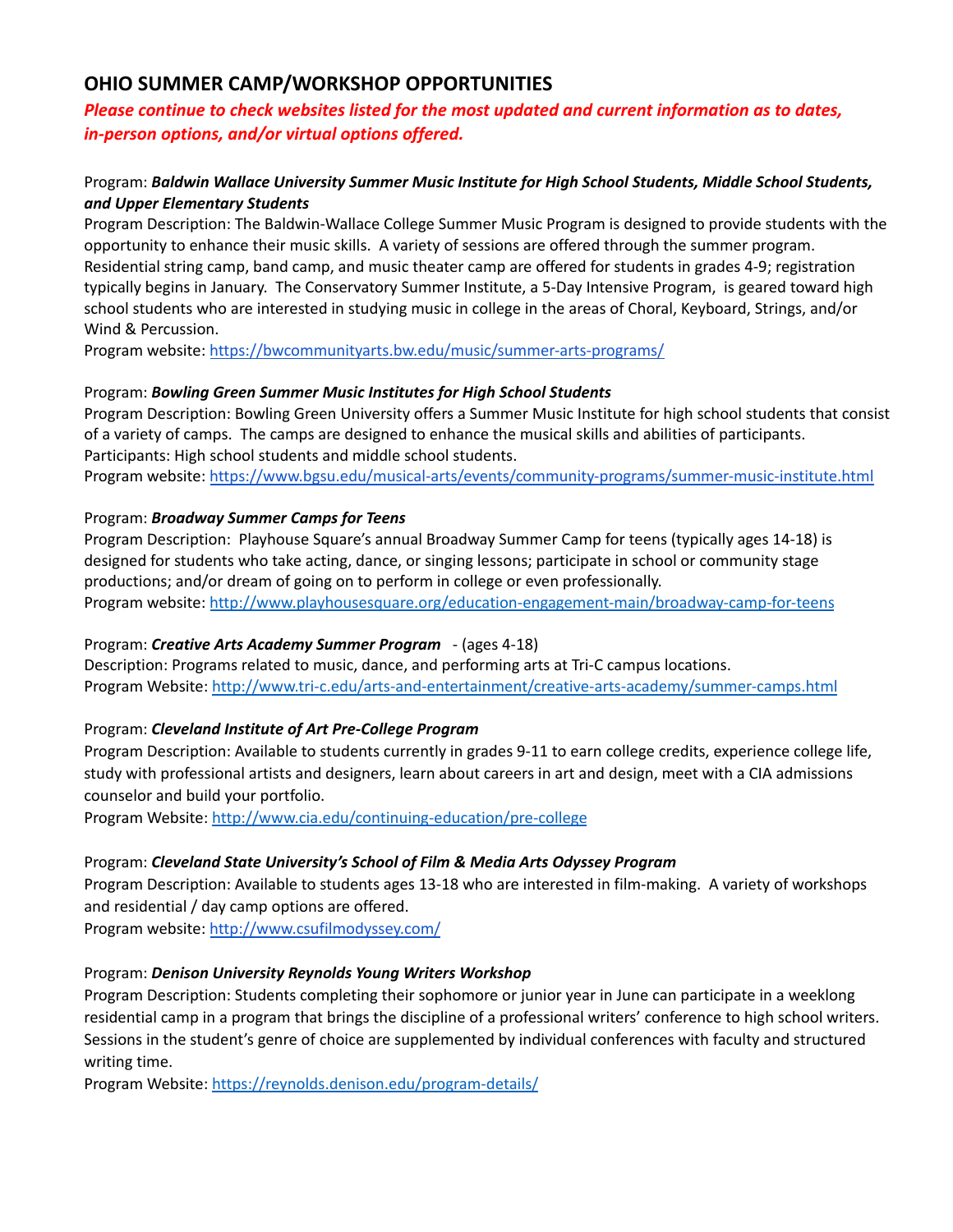### Program: *Hawken Summer Programs 2022*

Program Description: A variety of academic, athletic, day camp, and courses for Pre-K through HS students. Opportunities available throughout the summer months. Program website: https://summer.hawken.edu/

### Program: *iD Tech Camps – Held at Various Universities in Ohio (and beyond*)

Program Description: Code, game, and create at the world's #1 summer tech camp! Students ages 7-18 can learn to code, design video games, mod Minecraft, engineer robots, model 3D characters, build websites, print 3D models, and more! Weeklong, day, and overnight summer programs are held at prestigious campuses in Ohio (Case Western Reserve and Ohio State University) and nationwide, including Carnegie Mellon, Purdue University, and more. Program Website: https://www.idtech.com/on-campus

#### Program: *John Carroll Young Writers Workshop*

Program Description: John Carroll University offers this program for students in grades 8-12 via day-long and residential options. Students will participate in a rigorous and inspiring program that provides an introduction to the art and craft of poetry, short fiction, and creative nonfiction. In morning and afternoon sessions, students study with acclaimed writers, engaging in writing-intensive exercises designed to address the elements of craft: form, voice, character, image, scene, and setting.

Program website: https://jcu.edu/academics/english/undergraduate/special-programs/yww/2019-workshop

#### Program: *Kenyon College Summer Writing Program for High School Students*

Program Description: Kenyon College offers a residential summer writing program for high school students (ages 16-18). The program is designed to help students enhance writing skills, creativity, and critical thinking. Students have the opportunity to participate in workshops, develop their ideas in writing, participate in discussions and share their work.

Participants: High school students – ages 16-18.

Program website: http://www.kenyonreview.org/workshops/young-writers/

#### Program: *Leadership Geauga - 2022 Summer Youth Institute*

Program Description: Leadership Geauga provides a 2-week leadership experience which provides participants with access to community leaders, hot-topic discussions, behind-the-scene site tours, and interactive panel interviews across all community sectors. This summer leadership institute emphasizes leadership development, learning through experience and provides in-depth knowledge, tools and the network to lead stronger organizations and better serve the community. \$300 fee; scholarships available.

Participants: High school studentswho will be in 11th or 12th grade in the 2022-23 school year. Program website: https://www.leadershipgeauga.org/programs/youth/

#### Program: *MD Summer Camp for High School Students at OSU*

Program Description: Ohio State University's Summer MD Camp provides students with an opportunity to learn about the field of medicine and gain insight into pursuing a career in the medical field. Students have a chance to examine a variety of careers in the field of medicine and healthcare including biomedical research and who are considered an underrepresented minority or disadvantaged student in medicine. The summer program also provides students with an opportunity to experience college life. Application information posted each January. Participants: High school students.

Program website: https://medicine.osu.edu/students/diversity/programs/md\_camp/pages/index.aspx

Program: *Music School Settlement Summer Music, Dance, and Theater Camps, In-Person Classes, Online Classes* Program Description: Varied programs available for students ages PK - 18 for varied skill levels, offered throughout summer dates.

Program website: https://www.themusicsettlement.org/music-instruction/lessons-classes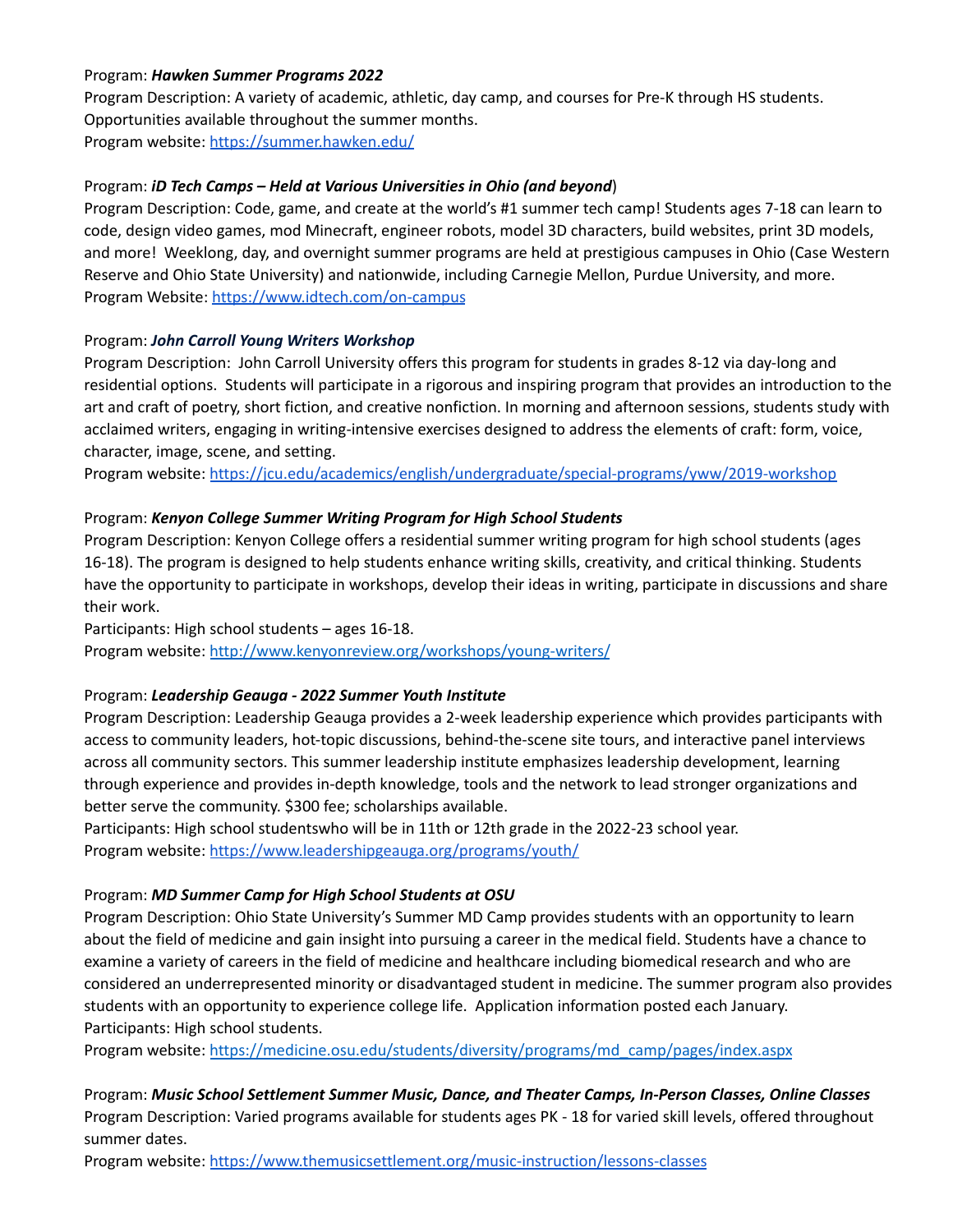#### Program: **Oberlin College Summer Vocal and Instrumental Music Programs for High School Students**

Program Description: The Oberlin Conservatory of Music offers intensive summer music programs for high school students. Students receive coaching, instruction, and mentoring from faculty members. Students have the opportunity to learn technical skills, attend performance-based classes, receive valuable feedback, and engage in the art of performing. Participants: High school students.

Program website: http://new.oberlin.edu/office/summer-programs/index/index.dot

#### Program: *Ohio Business Week Summer Program for High School Students at Ohio University*

Program Description: Ohio Business Week is a unique summer program that provides high school students hands-on, authentic, and real world learning opportunities in the area of entrepreneurship and business. Students have the opportunity to gain skills in the areas of business, management, finance, marketing, and more. Students also have a chance to explore and consider careers in the field of the business. Program website: http://www.ohiobusinessweek.org/

# Program: *Ohio Leadership Institute Training Conference for HS Students*

Program Description: The Ohio Leadership Institute provides students with the opportunity to build, enhance, and expand their leadership skills through this conference. Students have the opportunity to listen to motivational speakers and to participate in hands-on leadership building activities.

Participants: High school students.

Program website: http://www.ohioleader.com/?page\_id=78

#### Program: *Ohio Northern University Summer Honor Program, Enrichment, Athletic Camps*

Program Description: Varied opportunities for students in elementary through high school. Dates vary by program. Program Webpage: https://www.onu.edu/camps-and-events

# Program: *Ohio State University Summer Music Programs High School Students, Middle School Students, and Upper Elementary Students*

Program Description: The Ohio State University offers a variety of summer music programs and camps for teenagers and kids. These include: Middle School Concert Band Academy, Morning String Student workshop for grades 4-9, Bass Camp, Clarinet Academy, Double Reed Camp, Flute Workshop, Marching Band Camp, and Saxophone Camp. Participating students have the opportunity to receive instruction, learn valuable musical skills, and practice performing.

Participants: High school students, middle school students, and upper elementary students. Program website: https://music.osu.edu/outreach/ysmp

#### Program: *The Ohio State University Explorations in Neuroscience Summer Camp*

Program Description: This program is designed for high school juniors and seniors with an interest in brain and spinal cord health and disease. Participants will work interact with faculty and graduate students in order to learn about their exciting research.

Program Website: https://tinyurl.com/NeuroscienceCamp

# Program: *Ohio Wesleyan University (OWU) Music Camp*

Program Description: This residential camp experience is available to students who have completed grades 6-12 who are enrolled in band, choir, or orchestra.

Program website: https://sites.owu.edu/summermusiccamp/